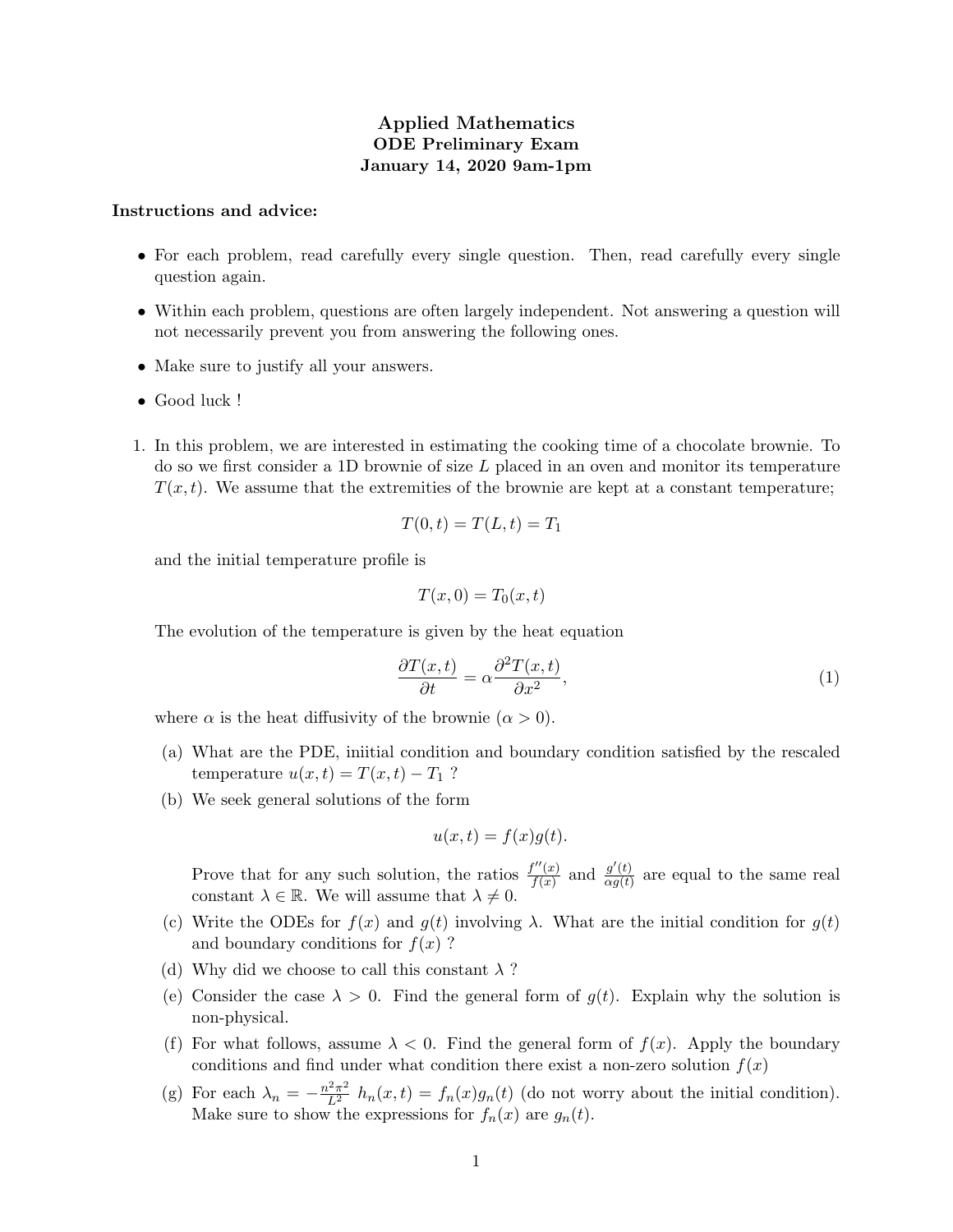(h) Prove that  $\forall \alpha_n, n = 1, \ldots, N$ 

$$
u_N(x,t) = \sum_{n=1}^N \alpha_n h_n(x,t),
$$

satisfies the PDE and the boundary conditions you determined in (a).

- (i) Can you prove that for all sequence  $\alpha_n$  the serie  $u_{\infty}(x,t) = \sum_{n=1}^{\infty} \alpha_n h_n(x,t)$  satisfied the PDE and the boundary conditions ?
- (j) How can you estimate the cooking time ? (hint: for our recipe the brownie is cooked when the temperature is uniform)
- (k) Considering a 2D brownie of size  $L_1 \times L_2$ , what would be the cooking time?
- (l) What about a N-dimensional brownie of size  $L_1 \times ... \times L_N$  ?
- 2. Solve the following equations.
	- (a)  $y' y = 2te^{3t}$  with  $y(0) = 1$
	- (b)  $y' = \cos(x)/(1 + e^y)$  with  $y(0) = 1$
	- (c)  $2y'' + 3y' + y = x^2$  with  $y(0) = 1$  and  $y'(0) = 0$
	- (d)  $y''' + xy = 0$  with  $y(0) = 1$ ,  $y'(0) = 0$  and  $y''(0) = 0$
- 3. (a) Assuming that what you know for real power series holds true for complex variables, prove Euler's formula

$$
e^{it} = \cos(t) + i\sin(t) \qquad \forall t \in \mathbb{C}.
$$

(b) Prove that

$$
\sin t = \frac{e^{it} - e^{-it}}{2i} \qquad \forall t \in \mathbb{C}.\tag{2}
$$

(c) Solve the following equation for  $x$ 

$$
\sin(x) = 2.\tag{3}
$$

4. (a) Describe the asymptotic behavior (in the limit  $t \to \infty$ ) of the following 8th order ODE ? Make sure to justify your answer

$$
y^{(8)} - 2y^{(4)} + 1 = 0.\t\t(4)
$$

(b) Same question for the general  $2n - th$  order ODE

$$
y^{(2n)} - 2y^{(n)} + 1 = 0.\t\t(5)
$$

5. The sun emits lights by fusing hydrogen atoms in its core. The most sophisticated physical models predict that it will stop doing so in about 5 billion years ( $5 \times 10^9$  years) when its hydrogen reserves will be exhausted.

The goal of this problem is to create our own estimation of the time  $t_f$  when the sun will